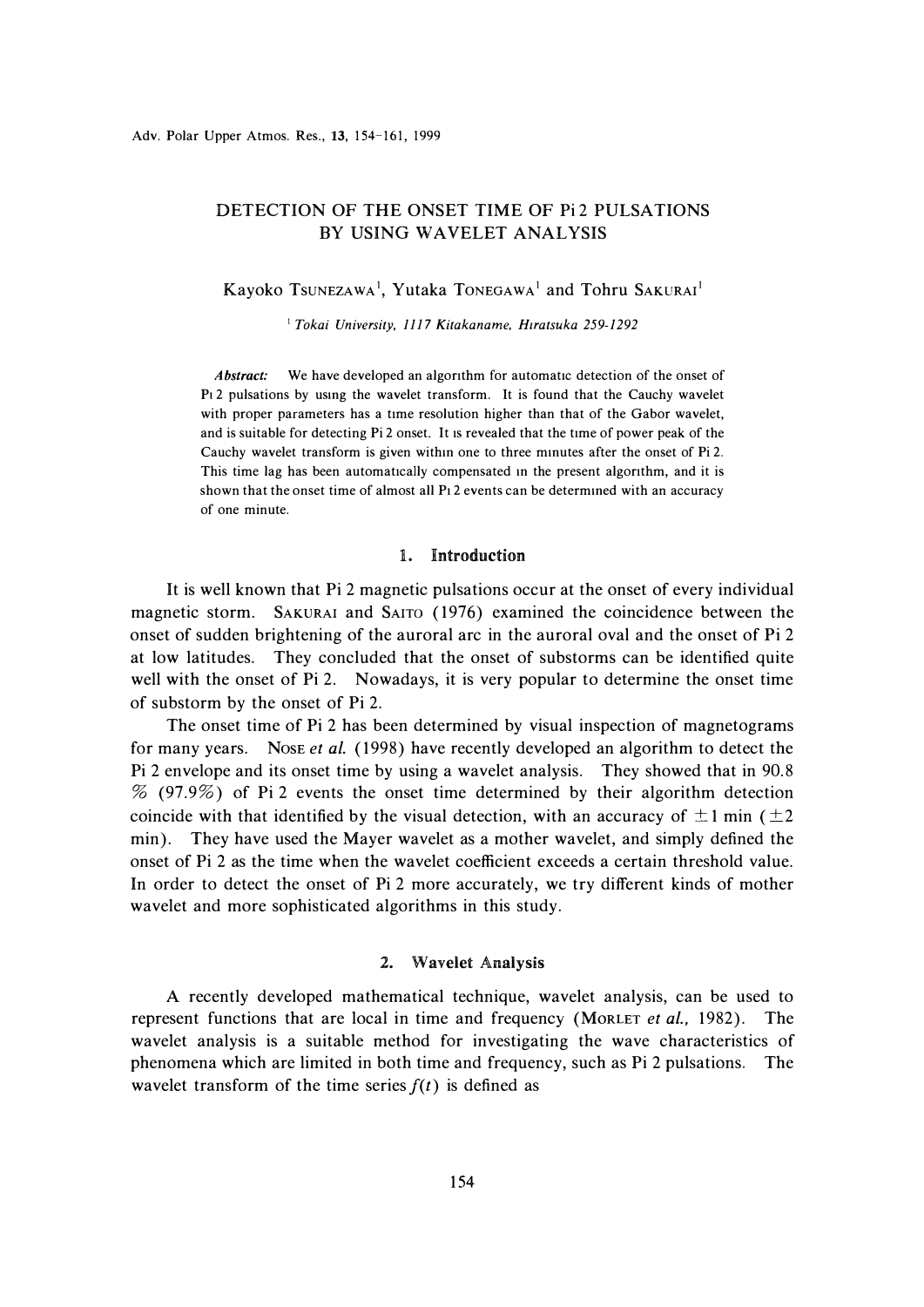Detection of the Onset Time of Pi 2 Pulsations 155

$$
(W_{\phi}f)(a,b)=\frac{1}{\sqrt{a}}\int\limits_{-\infty}^{\infty}f(t)\,\phi\left(\frac{t-b}{a}\right)\mathrm{d}t,\qquad(1)
$$

where  $\phi(t)$  is the basic wavelet (or a "mother wavelet") with effective length that is usually much shorter than the target time series  $f(t)$ . The variables are *a* and *b*: *a* is the dilation/compression scale factor that determines the characteristic frequency so that varying *a* gives rise to a "spectrum"; and *b* is the translation in time so that varying *b*  represents the "sliding" of the wavelet over  $f(t)$ . The wavelet spectrum is thus customarily displayed in the time-frequency domain, or the  $a - b$  space with the horizontal time axis *b* and the vertical frequency axis *a*. Orthogonal sets of  $\phi(t-b)/a$ (when *a* varies in powers of 2 or an "octave") are often exploited in applications involving inverse transforms and the reconstruction of signals.

For our application we select the Gabor wavelet and the Cauchy wavelet as a mother wavelet. The Gabor wavelet is used commonly for the Continuous Wavelet Transform, and it is suited for searching the frequency of signals (CHUI, 1992). It is given by

$$
\phi(t) = \frac{1}{2\sqrt{\pi} \sigma} e^{-\frac{t^2}{\sigma^2}} e^{-u},
$$
\n(2)

where  $\sigma$  is the width of the Gaussian envelope. The time and frequency resolutions of the Gabor wavelet transform depend on the magnitude of  $\sigma$ . A smaller  $\sigma$  gives higher time resolution but lower frequency resolution. We have tried several values of  $\sigma$ , and found  $\sigma=8$  is suitable for Pi 2 pulsations, so we use this value in our analysis.

On the other hand, the Cauchy wavelet (HoLSCHNEIDER, 1995) is not so popular, although the shape of this mother wavelet is similar to that of Pi 2 pulsation. The Cauchy wavelet is given by

$$
\phi(t) = (2\pi)^{-1} \Gamma \ (\gamma + 1 + i\beta) \ (1 - it)^{-(1 + \gamma + i\beta)}, \ \gamma > 0,
$$
 (3)

where  $\Gamma$  is a Gamma function, and  $\gamma$ ,  $\beta$  are parameters of the mother wavelet. The waveform of  $\phi(t)$  with  $\gamma = 2-4$  and  $\beta = 3-7$  can be well similar to Pi 2 pulsations. In this study, we use the set of  $\gamma = 3$  and  $\beta = 5$ , because we have found it to be one of the best parameter set for our algorithm that will be discussed in Section 4. The upper and lower panels in Fig. 1 show waveforms of the Gabor and Cauchy wavelets, respectively.

### **3. Example of Wavelet Analysis**

In this study we use the geomagnetic field data observed by a fluxgate magnetometer at Tokai University Space Information Center at Kumamoto (22.5° **N** geomagnetic latitude, 199.7° E geomagnetic longitude) in October 1996 (SAKATA *et al.,* 1998). The magnetic field sampling with 1 s is differentiated with respect to time, and then treated with the running average of 20 s in advance of analysis.

The H differentiated component  $(dH/dt)$  observed in the period of 1400–1500 UT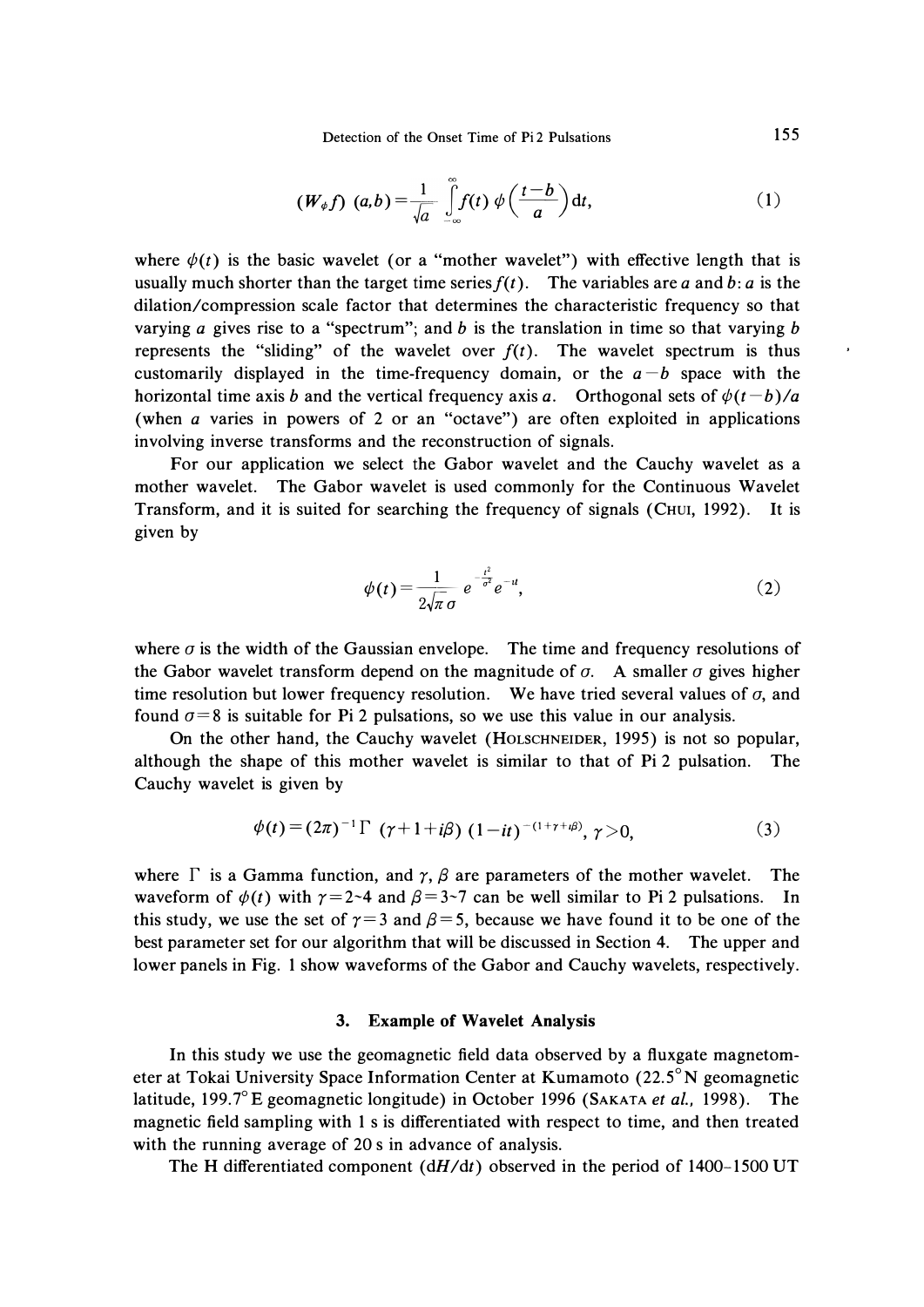

Fig. 1. Waveforms of the Gabor wavelet (upper panel) and the Cauchy wavelet *(lower panel). Solid and dashed curves show the real and imaginary parts, respectively.* 

on October 10, 1996 is plotted in the bottom panel of Fig. 2. Three Pi 2 pulsations were excited at 1419, 1433, and 1443 UT. The top and middle panels show the corresponding dynamic (time-frequency) spectra of Gabor and Cauchy wavelets, respectively. Both of the wavelet analyses are well demonstrated that they are useful methods for analyzing characteristics of Pi 2 pulsations in the time-frequency domain. Enhancements of spectral power corresponding to the Pi 2s are clearly detected in the both dynamic spectra. Horizontal and vertical lines in the dynamic spectra indicate the positions of spectral peaks in the frequency and time domains, respectively. Spectral peaks of Gabor and Cauchy are obtained at slightly different positions. For example, the spectral peak of the first Pi 2 is at 16.6 Hz, 1421:36 UT for Gabor, and 18.2 Hz, 1420:48 UT for Cauchy. It is shown that the Cauchy spectrum is broad in the frequency domain rather than Gabor one, *i.e.* lower frequency-resolution. However, the Cauchy wavelet shows a higher time-resolution, and its spectral peaks are located close to the actual onset times of Pi 2s rather than those of Gabor. Therefore, we apply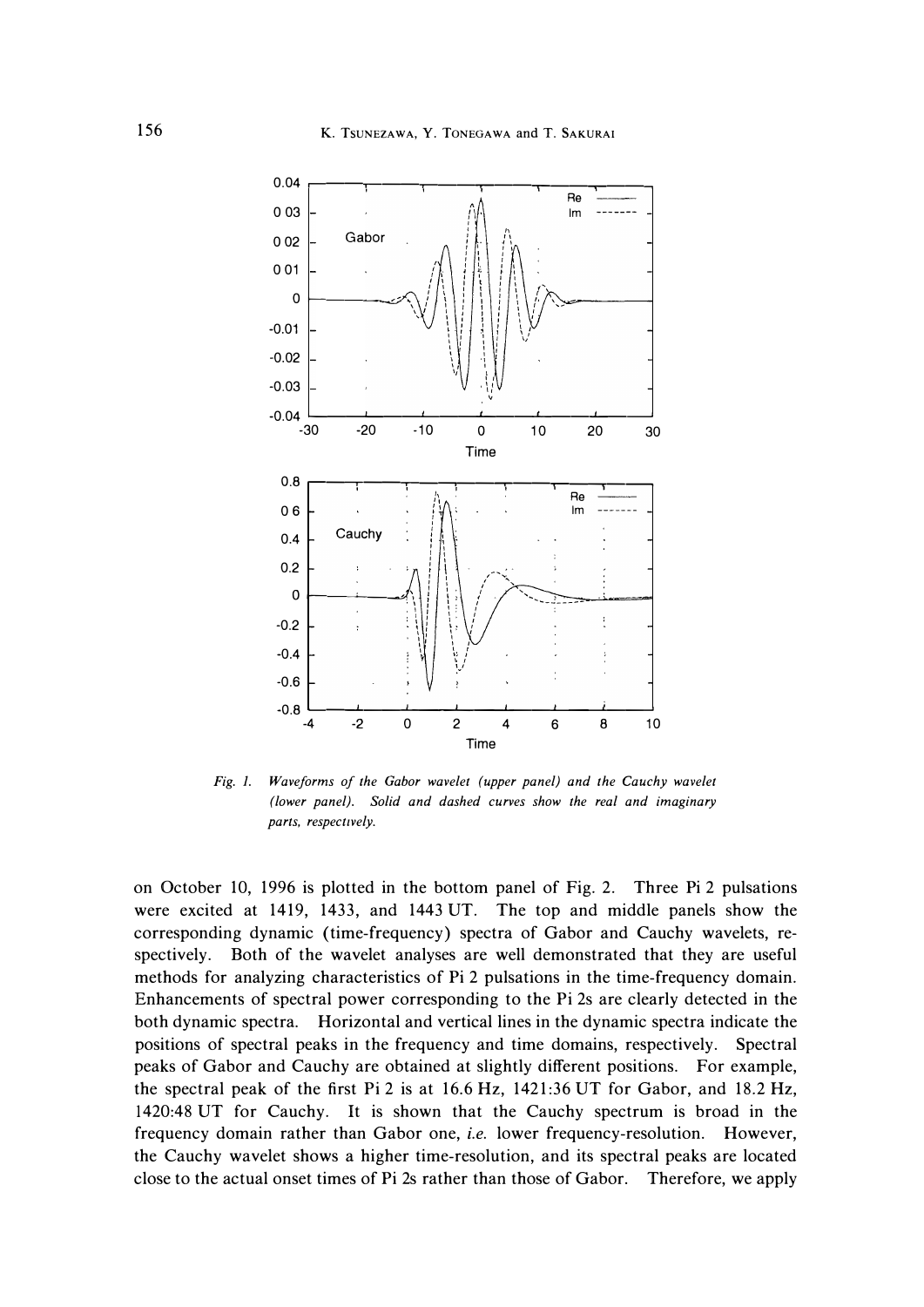

*Fig. 2. Dynamic spectra calculated by using the Gabor wavelet (top panel) and the Cauchy wavelet (middle panel), and corresponding waveform of Pi 2 pulsations (bottom panel) observed at Kumamoto in the period of 1400- 1500 UT on October 10, 1996.* 

**the Cauchy wavelet to an automated detection of Pi 2 onset time.** 

## **4. Algorithm for Detecting Pi 2 Onset Time**

**As the first step to determine the onset time of Pi 2s, we look for the time of spectral peak in the dynamic spectrum of the Cauchy wavelet transform. Figure 3 shows an expanded waveform of the** *dH/dt* **component for the same interval of Fig. 2. Vertical dotted lines in Fig. 3 represent the times of the spectral peak, T***p***. Arrows indicate the actual onsets of Pi 2, which was determined by visual inspection. As shown in this**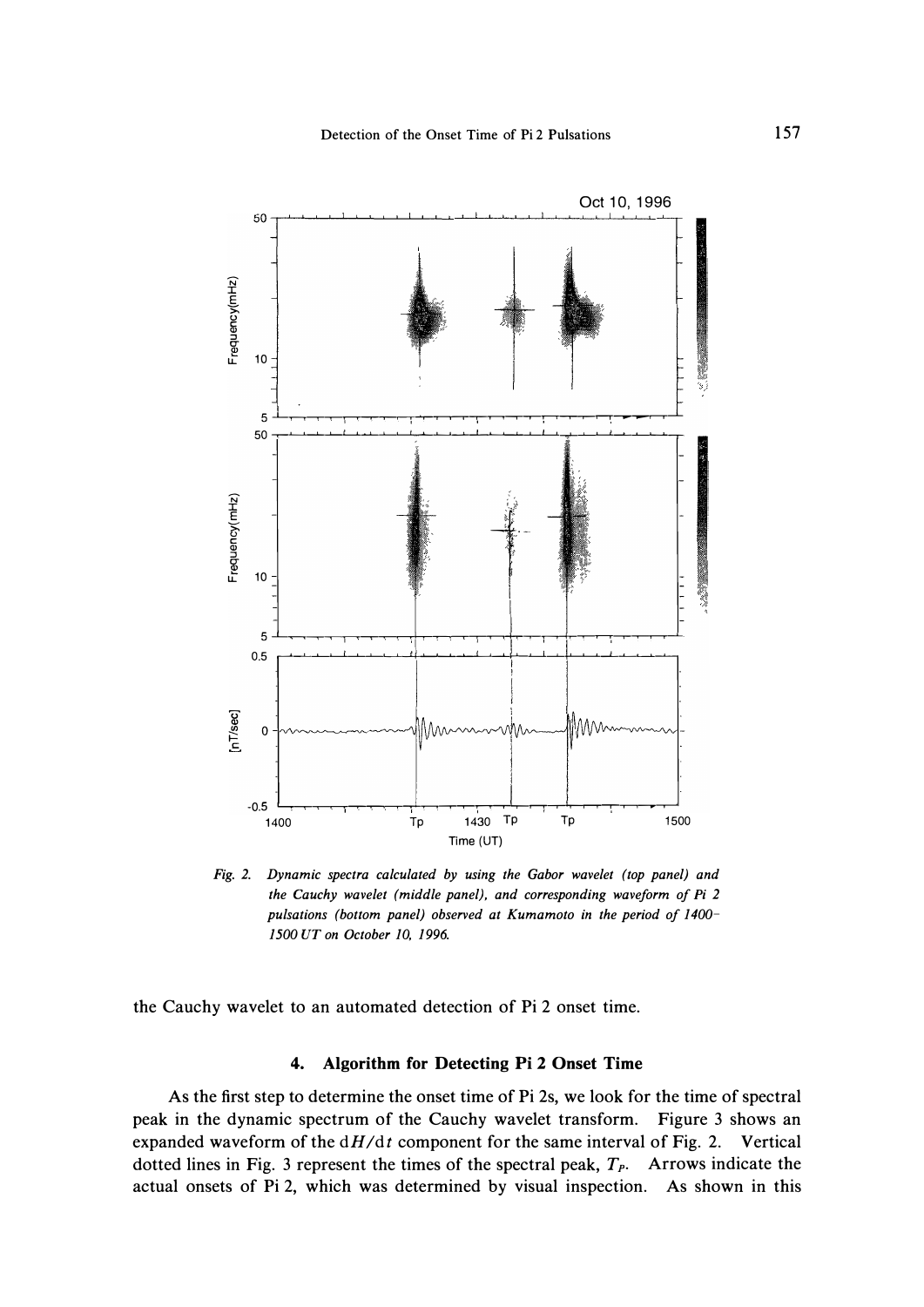

*Fig. 3. A plot of the H differentiated component in the same interval of Fig. 2. Vertical dotted lines show the times of the spectral peaks (Tp). Dashed lines represent the onset time of Pi 2s detected by the algorithm shown in Fig. 4. Arrows indicate the onset time based on visual judgment.* 

figure, the spectral peaks are obtained behind the actual onsets. We have checked all Pi 2 events observed at Kumamoto in October 1996, and found that the spectral peaks corresponding to Pi 2s lagged 1-3 min behind the actual onset time. There was no case of the spectral peak earlier than the actual onset, when we used the parameters of  $\gamma = 3$ and  $\beta$  = 5 for the Cauchy wavelet. This is the reason why we choose this parameter set for our algorithm in which the spectral peak,  $T<sub>P</sub>$ , must come after the onset of Pi 2.

The next step is to logically determine a commencement time of the excited Pi 2 wave, *i.e.* the onset time. We define the onset time as the first zero-crossing point on the Pi 2 waveform of the *dH/dt* component. This definition is generally suitable for the time-differentiated data with the base line of zero. However, the first zero-crossing method is unusable when the data have some bias such as Pi 2 events observed with a long-duration magnetic variation, *e.g.,* a positive bay of the H component. In order to remove the bias, the averaging value for 20 min before and after the Pi 2 is subtracted from  $dH/dt$  data in advance of the following process.

The upper part of Fig. 4 shows a schematic Pi 2 waveform and time marks of,  $T_p$ ,  $T_1$ ,  $T_2$  and  $T_0$ , which are used in the process to determine the onset time.  $T_P$  is the time of spectral peak, and it always lags behind the actual onset time.  $T_1$  and  $T_2$  are times of the two adjacent peaks of the oscillation, and  $T_1 \leq T_2$ . The time of zero crossing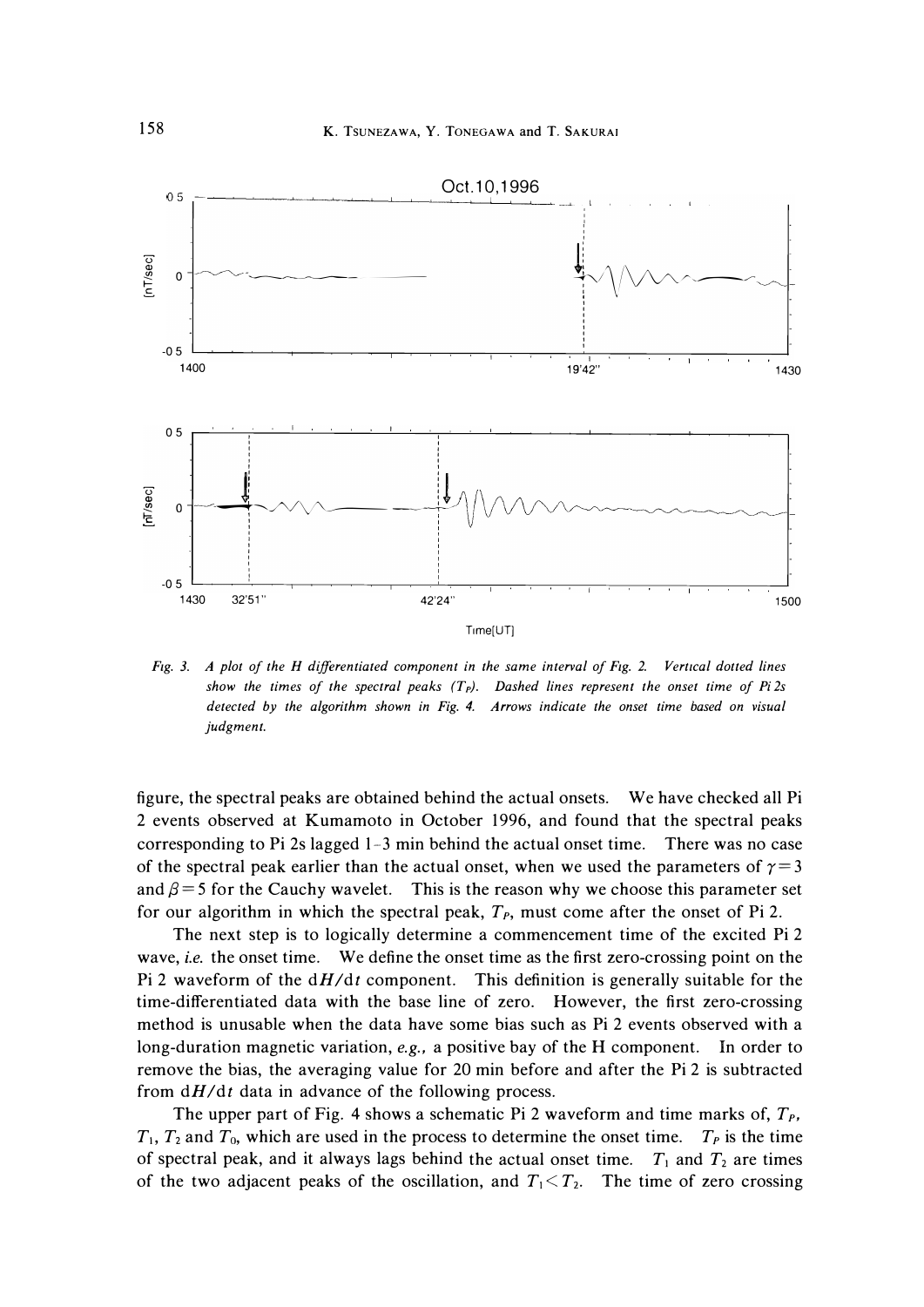

*Fig. 4. A schematic Pi 2 waveform and a flowchart of the algorithm to detect the onset time of Pi 2.*  $T<sub>P</sub>$  *is the time of spectral peak.*  $T<sub>1</sub>$  *and*  $T<sub>2</sub>$  *are times of two adjacent peaks of the oscillation, and*  $T_1 < T_2$ *.*  $T_0$  *is the time of zero crossing between*  $T_1$  and  $T_2$ .

between  $T_1$  and  $T_2$  is referred to  $T_0$ . At first, those of  $T_1$ ,  $T_2$ , and  $T_0$  nearest to  $T_P$  are **found, and then they are searched again for earlier wave peaks successively until the**  wave amplitude,  $|f(T_1)-f(T_2)|$ , reduces to a value smaller than the threshold of  $H_c$ . This minimum amplitude threshold has been set empirically as  $H_c = 0.043$  nT/s. In this process, we take the final  $T_0$  as the onset time of Pi 2. The flowchart of this algorithm **is shown in the lower part of Fig. 4.** 

**Dashed lines in Fig. 3 represent the onset times detected by the algorithm. It is shown that the onset times detected automatically are well coincident with those identified by visual inspection. For the three Pi 2 events in Fig. 3, the time differences**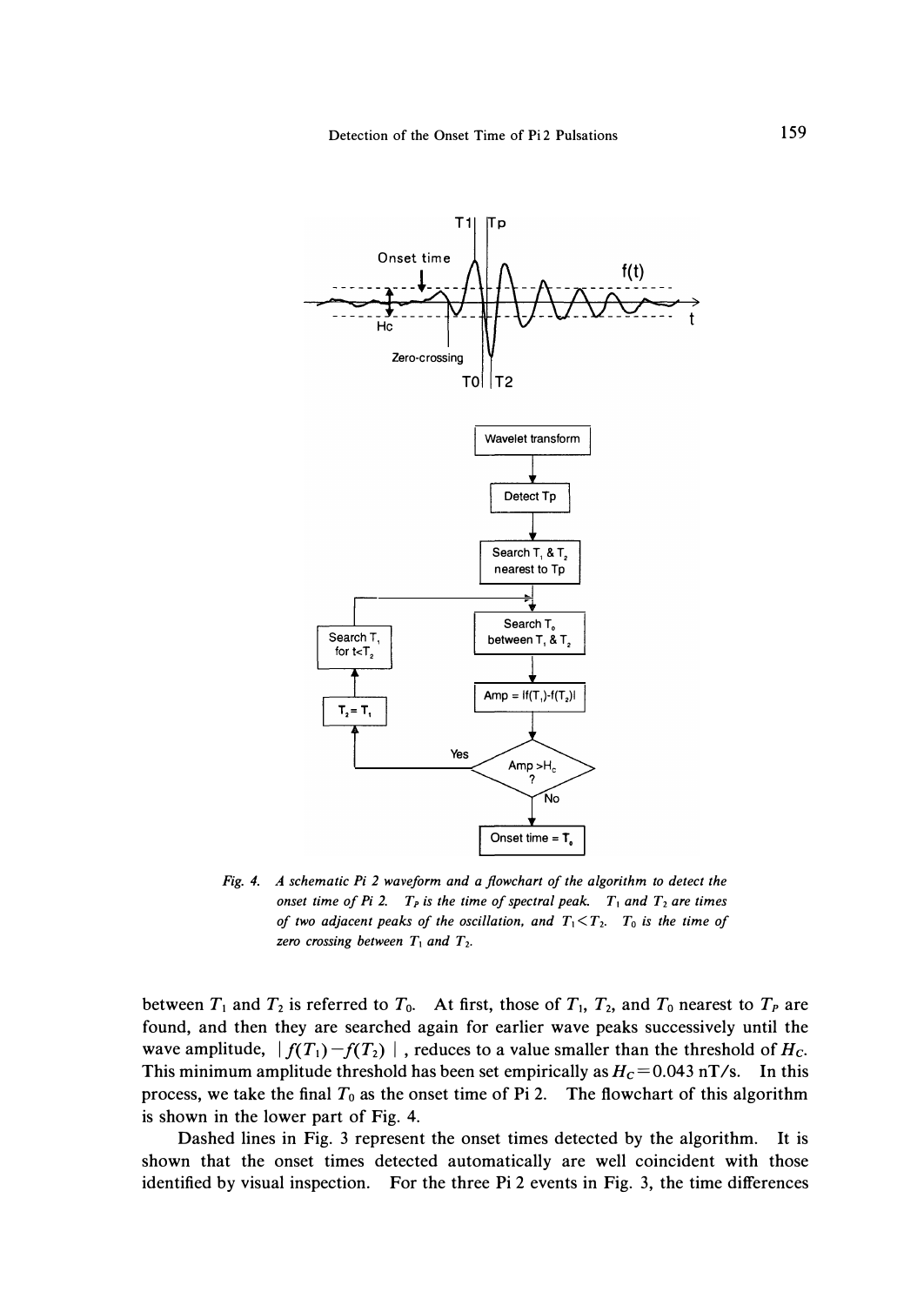

*Fig. 5. Distribution of time differences between the onsets determined by the algorithm and visual decision. A positive time difference denotes a time lag of the algorithm detection behind the visual one.* The ordinate is the amplitude of each Pi 2 wave.

between the visual and algorithm detection are 16 s, 10 s, and 27 s, respectively.

We have found 32 relatively isolated Pi 2 events in October 1996, and we applied the algorithm detection of the onset for all of these events. The result is shown in Fig. 5, which plots the time differences between onsets determined by the algorithm and visual detection, against the maximum amplitude of each Pi 2 wave. A positive difference indicates that the onset determined by the algorithm detection lags behind that of visual detection. The average of the onset time differences is  $+13$  s, and in 91  $%$  (59%) of the events the onset time detected by the algorithm coincides with that determined by the visual detection with an accuracy of  $\pm 60$  s ( $\pm 30$  s). The figure also shows that there is no tendency for the time difference to depend on the Pi 2 amplitude, and that the accuracy is maintained even if the amplitude is small.

There are only three events for which the time difference is larger than one minute. For the two events, the time detected by the algorithm is much behind the visual onset time. Waveforms of these Pi 2s are not typical damping oscillations and their amplitudes are relatively small. It may be also difficult to define the exact onset time visually for these cases. The other large error of  $-98$  s has been caused for the largest Pi 2 event. This Pi 2 wave is a clear damping oscillation, however the waveform with the large amplitude of 0.45 nT/s is not symmetric along the time axis. Therefore, the bias still remained after the time averaging was subtracted, and the first zero crossing, could not be detected properly. We have tried several band-pass filters to remove this kind of bias, however the result was unsatisfactory for our algorithm because of additional artificial oscillations caused by the numerical filter.